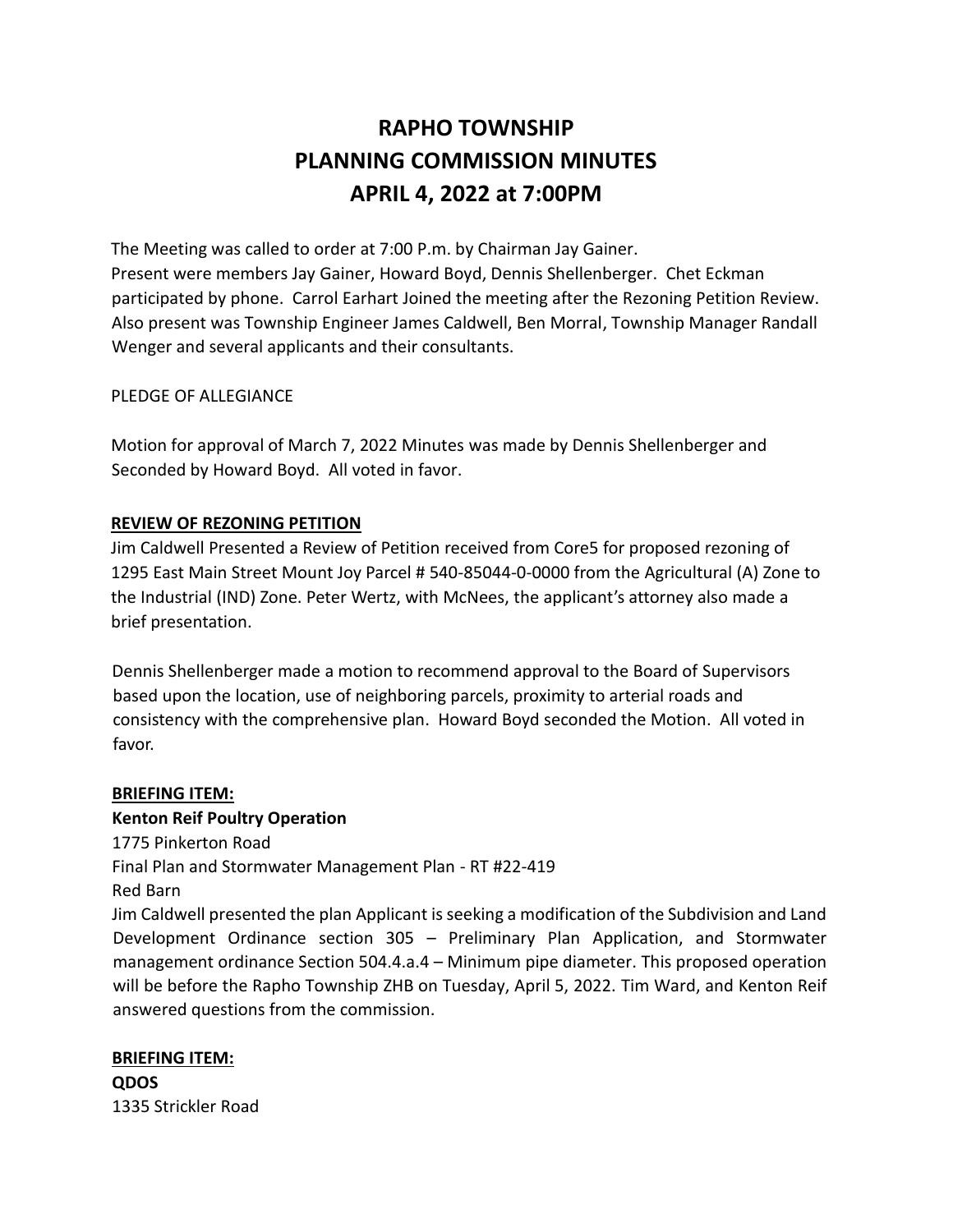Modification Request - RT#16-324

David Miller Associates, Inc.

Jim Caldwell Presented the modification request. Applicant is seeking a modification of the Subdivision and Land Development Ordinance section 602.12.A and B. – Sidewalks. The applicant proposes to establish a walkway and crosswalk across Strickler Road on the east side of the existing access drive. Rettew has recommended a denial. Bill Swiernikk, answered questions and explained that he feels that either crossing location on Strickler road was a midblock crossing since Stricker road traffic does not stop at McKinley Drive.

Carol Earhart made a motion to move the item to an Action Item, Dennis Shellenberger seconded, All voted in Favor.

# **ACTION ITEM:**

Carrol Earhart made a motion to recommend approval of the modification to allow the cross walk at either side of the existing access drive to be determined by best sight distances and subject to the applicant installing and maintaining the proposed pedestrain crossing signage and allowing an easement for neighboring properties to access the crosswalk. Dennis Shellenberger seconded the motion. All voted in favor.

# **BRIEFING ITEM:**

# **Redcay Development III LLC**

1156 Four Star Drive

Modification Request - RT#20-404

David Miller Associates. Inc

Jim Caldwell presented the Plan to the Commission. Applicant is seeking a modification of the Subdivision and Land Development Ordinance Section 602.13.3 and 605.H.3 Poles for Mounting lights shall not exceed twenty-five (25) feet in height. The applicant requests a waiver to allow a maximum fixture height of twenty-eight (28) feet. Bill Swiernik answered questions from the commission.

Carrol Earhart made a motion to move the item to an Action Item, Howard Boyd seconded, All voted in Favor.

# **ACTION ITEM:**

Carrol Earhart to approve the modification subject to addressing comments in the Rettew Review Letter of April 4, 2022 and to install BLC type fixtures with external glare shields on all poles along Four Star Drive. Dennis Shellenberger Seconded. All voted in Favor.

# **ACTION ITEM:**

Beacon of Manheim 3003 Lebanon Road Preliminary Final Plan Rapho Township File # 20-392